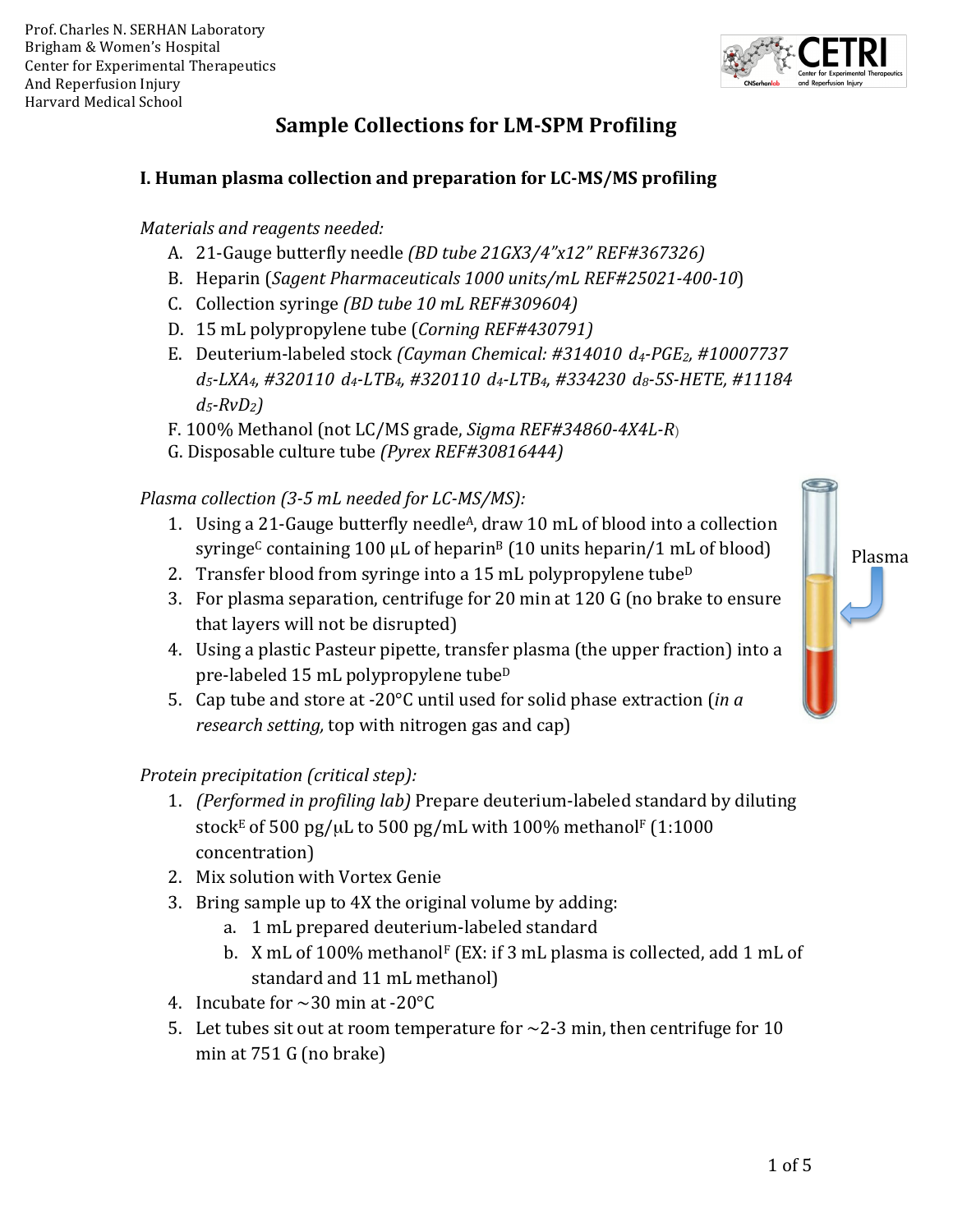- 6. *Optional duplicate analysis*, transfer half of the solution into a disposable culture tube<sup>G</sup> for solid phase extraction and store the remainder of the sample at  $-20^\circ$
- 7. Prepare sample and perform solid phase extraction

### **II. Human serum collection and preparation for LC-MS/MS profiling**

#### *Materials and reagents needed:*

- A. A. 21-Gauge butterfly needle *(BD tube REF#367326, 21GX3/4"x12")*
- B. Collection syringe *(BD tube 10 mL REF#309604)*
- C. 10 mL serum separator tube (*BD tube REF#367820)*
- D. 15 mL polypropylene tube (*Corning REF#430791)*
- E. Deuterium-labeled stock *(Cayman Chemical: #314010 d4-PGE2, #10007737 d5-LXA4, #320110 d4-LTB4, #320110 d4-LTB4, #334230 d8-5S-HETE, #11184 d5-RvD2)*
- F. 100% Methanol (not LC/MS grade, *Sigma REF#34860-4X4L-R)*
- G. Disposable culture tube (Pyrex REF#30816444)

#### *Serum collection (3-5 mL needed for LC-MS/MS):*

- 1. Using a 21-Gauge butterfly needle<sup>A</sup>, draw 10 mL of blood into a collection syringe<sup>B</sup> WITHOUT anticoagulant
- 2. Transfer blood to a 10 mL serum separator tube<sup>C</sup>
- 3. Incubate at  $37^{\circ}$ C with  $5\%$  CO<sub>2</sub> for 24 h
- 6. Centrifuge for 20 min at 120 G (no brake to ensure that layers will not be disrupted)
- 4. Using a plastic Pasteur pipette, transfer serum (the upper fraction) into a pre-labeled  $15$  mL polypropylene tube<sup>D</sup>
- 5. Cap tube and store at -20°C until used for solid phase extraction (*in a research setting,* top with nitrogen gas and cap)

#### *Protein precipitation (critical step):*

- 1. *(Performed in profiling lab)* Prepare deuterium-labeled standard by diluting stock<sup>E</sup> of 500 pg/ $\mu$ L to 500 pg/mL with 100% methanol<sup>F</sup> (1:1000 concentration)
- 2. Mix solution with Vortex Genie
- 3. Bring sample up to 4X the original volume by adding:
	- a. 1 mL deuterium-labeled standard
	- b. X mL of  $100\%$  methanol<sup>F</sup> (EX: if 3 mL serum is collected, add 1 mL of standard, 11 mL methanol)
- 4. Incubate for  $\sim$  30 min at -20 $^{\circ}$ C





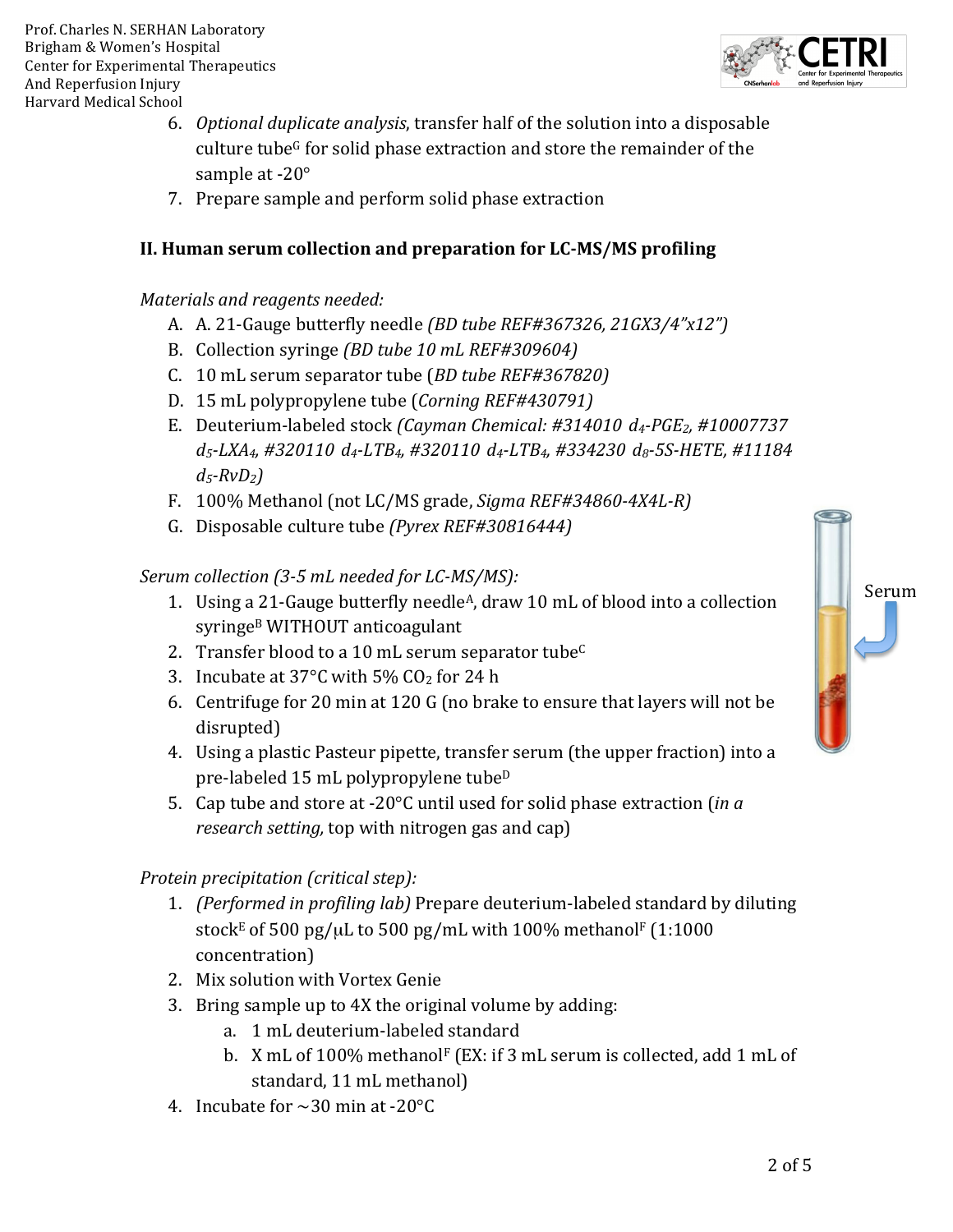

- 5. Let tubes sit out at room temperature for  $\sim$ 2-3 min, then centrifuge for 10 min at  $751<sub>G</sub>$
- 6. *Optional duplicate analysis*, transfer half of the solution into a disposable culture tube<sup>G</sup> for solid phase extraction and store the remainder of the sample at  $-20^\circ$
- 7. Prepare sample and perform solid phase extraction

# **II. Human tissue preparation for LC-MS/MS profiling**

#### *Materials and reagents needed:*

- A. 15 mL polypropylene tube (*Corning REF#430791)*
- B. Deuterium-labeled stock *(Cayman Chemical: #314010 d<sub>4</sub>-PGE<sub>2</sub>, #10007737 d5-LXA4, #320110 d4-LTB4, #320110 d4-LTB4, #334230 d8-5S-HETE, #11184 d5-RvD2)*
- C. 100% Methanol (not LC/MS grade, *Sigma REF#34860-4X4L-R)*
- D. Disposable culture tube (Pyrex REF#30816444)

*Protein precipitation (critical step):*

- 1. *(Performed in profiling lab)* Zero scale using a 15 mL polypropylene tube<sup>A</sup>
- 2. Using clean forceps, transfer tissue into tube and weigh
- 3. Prepare deuterium-labeled standard by diluting stock<sup>B</sup> of 500 pg/ $\mu$ L to 500 pg/mL with  $100\%$  methanol<sup>c</sup> (1:1000 concentration)
- 4. Mix solution with Vortex Genie
- 5. Bring sample up to 2X the original volume by adding:
	- a. 1 mL prepared deuterium-labeled standard
	- b. X mL of  $100\%$  methanol<sup>c</sup> (EX: if 3 mL tissue is obtained, add 1 mL of standard, 2 mL methanol)
- 6. Homogenize the tissue in solution using an electric tissue homogenizer
- 7. Incubate for  $\sim$  45 min at -20 $\degree$ C
- 8. Let tubes sit out for  $\sim$ 2-3 min, then centrifuge for 10 min at 751 G
- 9. Optional duplicate analysis, transfer half of the solution into a disposable culture tube<sup>D</sup> for solid phase extraction and store the remainder of the sample at  $-20^\circ$
- 10. Prepare sample and perform solid phase extraction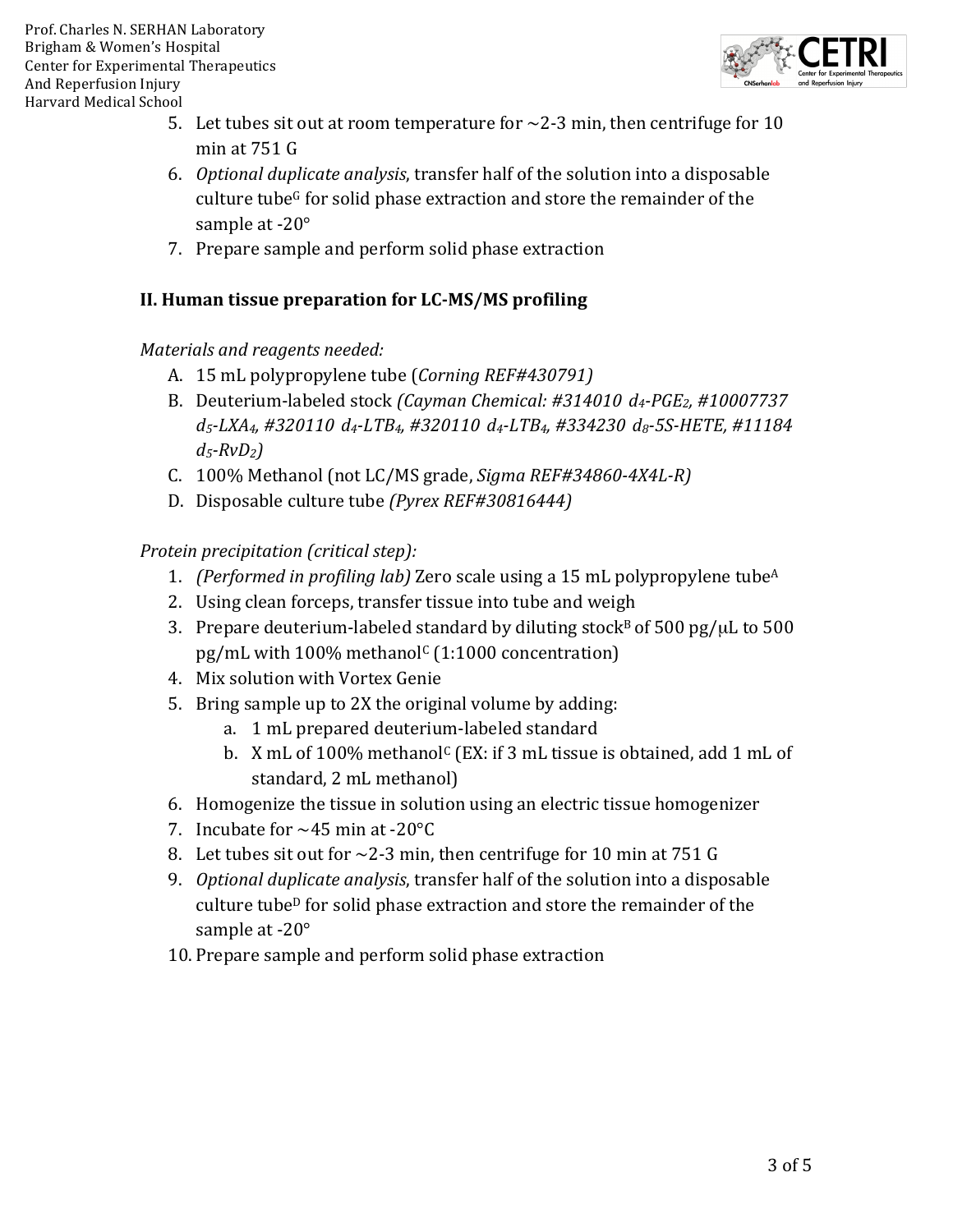

### **IV. Animal tissue (mouse, monkey, rabbit) preparation for LC-MS/MS profiling**

#### *Materials and reagents needed:*

- A. 15 mL polypropylene tube (*Corning REF#430791)*
- B. Deuterium-labeled stock *(Cayman Chemical: #314010 d4-PGE2, #10007737 d5-LXA4, #320110 d4-LTB4, #320110 d4-LTB4, #334230 d8-5S-HETE, #11184 d5-RvD2)*
- C. 100% Methanol (not LC/MS grade, *Sigma REF#34860-4X4L-R)*
- D. Disposable culture tube (Pyrex REF#30816444)

#### *Protein precipitation (critical step):*

- 1. *(Performed in profiling lab)* Zero scale using a 15 mL polypropylene tube<sup>A</sup>
- 2. Using clean forceps, transfer tissue into tube and weigh
- 3. Prepare deuterium-labeled standard by diluting stock<sup>B</sup> of 500 pg/ $\mu$ L to 500 pg/mL with  $100\%$  methanol<sup>c</sup> (1:1000 concentration)
- 4. Mix solution with Vortex Genie
- 5. Bring sample up to 2X the original volume by adding:
	- a. 1 mL prepared deuterium-labeled standard
	- b. X mL of  $100\%$  methanol<sup>c</sup> (EX: if 3 mL tissue is obtained, add 1 mL of standard, 2 mL methanol)
- 6. Homogenize the tissue in solution using a glass pestle tissue homogenizer
- 7. Incubate for  $\sim$  30 min at -20 $^{\circ}$ C
- 8. Let tubes sit out for  $\sim$ 2-3 min, then centrifuge for 10 min at 751 G
- 9. *Optional duplicate analysis*, transfer half of the solution into a disposable culture tube<sup>D</sup> for solid phase extraction and store the remainder of the sample at  $-20^\circ$
- 10. Prepare sample and perform solid phase extraction